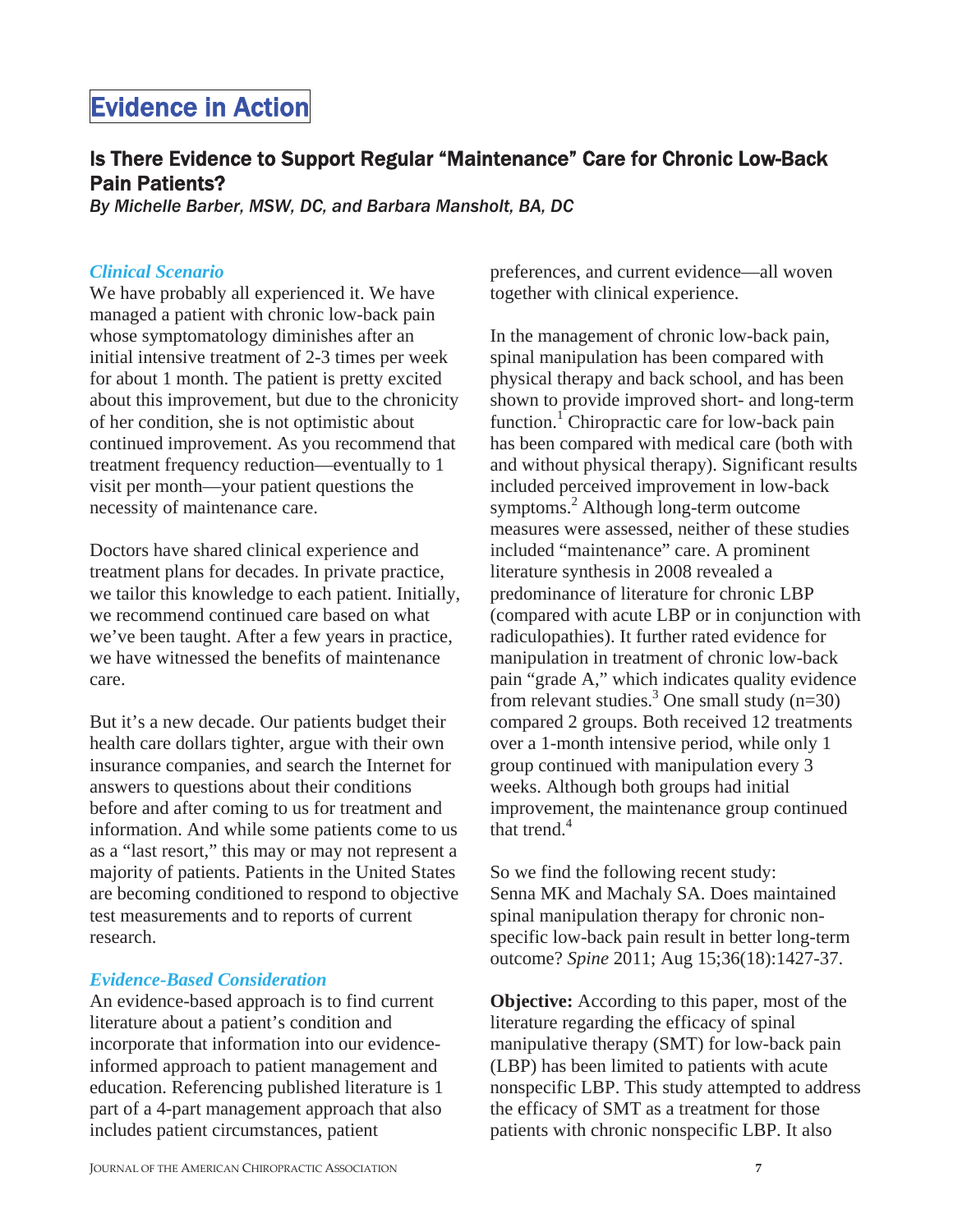looked at maintenance SMT for long-term reduction of pain and disability levels in chronic low-back conditions.

**Methods:** In this study, the authors performed a prospective single-blinded controlled study design. They identified eligible patients between the ages of 20 and 60 who had had chronic nonspecific LBP for at least 6 months. Patients were recruited from the Outpatient Clinics of the Rehabilitation and Rheumatology Department of Mansoura Hospital in Egypt. Ninety-three patients were ultimately enrolled in the study, and were randomized into 1 of 3 groups: 1) those receiving 12 treatments of sham SMT over 1 month and no additional treatments for 9 months; 2) those receiving 12 treatments of standardized "initial intensive" SMT 3 times weekly over 1 month, but no treatments for the subsequent 9 months; and 3) those receiving 12 treatments of standardized "initial intensive" SMT 3 times weekly over 1 month, followed by "maintenance" SMT every 2 weeks for an additional 9 months. Patients were evaluated at 1, 4, 7, and 10 months using the Oswestry disability questionnaire, visual analog scale (VAS), and Short Form Health Survey (SF-36), and were also asked to compare their current back-related health status with their baseline status on a 5 point Likert scale (much better to much worse). Additionally, objective measures of mobility were assessed using the modified Schober test (flexion) and lateral bending measurements.

**Results:** In all, 33 patients declined to follow up at some point in the study, leaving 60 patients who completed the study. Data were analyzed using a statistical technique known as multiple imputation to account for those who did not complete the study. All 3 groups of patients were similar at baseline on all measures. However, patients in the 2 groups receiving treatment had significantly lower pain and disability scores than the control group following the first month of treatment. At the end of 10 months of treatment, the patients who received "maintenance" SMT had significantly lower pain and disability scores than the patients who had only received "initial

intensive" SMT. Additionally, the scores of the non-maintenance groups returned to near the pretreatment level (see Table 1).

**Conclusion:** The authors conclude that SMT is effective for the treatment of chronic nonspecific LBP. Not only that, but this study would also suggest that "maintenance" SMT after the initial intensive SMT is beneficial to maintain the improved post-treatment pain and disability  $levels.<sup>5</sup>$ 

### *Putting It All Together*

So what does this study mean to us in practice? We have "known" that maintenance care has benefits, but we lacked literature to support our claims. It is interesting that Senna and Machaly reference Descarreaux's 2004 study, and it is reassuring to find repeatable outcome measures from that study. Certainly, given the clinical scenario we started with, this article would provide us with an opportunity to give the patient more than just our opinion: the results of a recent clinical study. Now, when our patients question the necessity of maintenance care for chronic LBP, we can state that current research suggests that patients who discontinue care after showing initial improvement may see their pain and disability levels revert toward their pretreatment levels, whereas those patients who continue with maintenance care are likely to continue to experience further improvement over the duration of care. Furthermore, claims that are denied by the insurance companies as being medically unnecessary could be challenged using the information gained from this article.  $\blacksquare$ 

*Dr. Michelle Barber is an assistant professor in the Life Sciences Department at Palmer College of Chiropractic in Davenport, Iowa. She also has a private chiropractic practice in Rock Island, Illinois.*

*Dr. Barbara Mansholt is an assistant professor in the Technique Department at Palmer College of Chiropractic in Davenport, Iowa.*